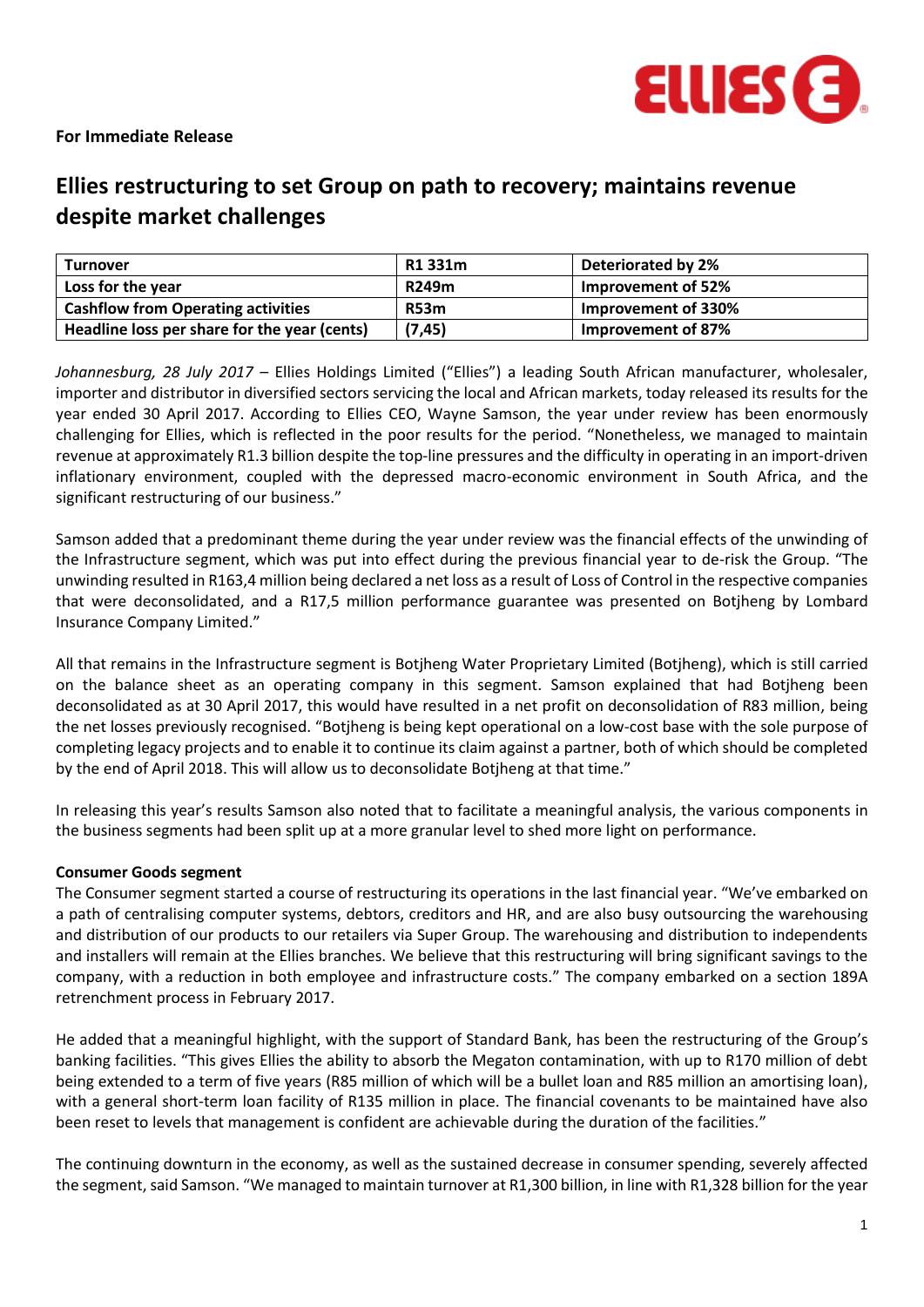

ended 30 April 2016. Nevertheless, the gross margin – notwithstanding the higher charge from for inventory impairments during this year – was where the effects of the economy became evident."

Gross profit as at 30 April 2017 was at R352 million (27%), down from R411 million (31%) for the previous year. The segment returned a loss for the year before interest and tax of R43 million, against a profit of R47 million.

Samson said this should be seen in light of the impairments that were put through during this year, which may not be recurring to the extent recognised this year. These are:

- Impairment of properties: R17,2 million (2016: R0)
- Impairment of goodwill relating to branches: R2.2 million (2016: R0)
- Impairment of loans to associates: R15,4 million (2016: R0)
- Impairment of inventory: R50 million (2016: R8.46 million)
- Retrenchment costs provision: R11 million (2016: R0)

Ellies Electrical also felt the impact of the retail slowdown, with many of its product categories showing a decline. "Electrical, which is a large category, showed a deterioration due to the above, which was exacerbated by the entry of new competitors. The regulation of this industry remains a concern as we see an increased number of non-conforming products in the market."

The lighting segment, even though increasing retail shelf space, showed a decrease due to deflationary factors in product cost and because duties fell sharply from 20% to 0% in January 2017. "We have had to reduce our selling prices due to this reduction and absorb the loss. The corporate lighting division has, however, made satisfactory progress and increases sales every month as business owners and property owners see the benefit of lower electricity bills and more efficient lighting. Our technology partner keeps us ahead of the technology curve as we lead in efficiency, price and efficacy, and we've added more sales people in this area to bolster and grow sales. We still believe the lighting segment to be a significant contributor in the not-too-distant future."

Samson added: "The antenna segment all but disappeared given the past uncertainty relating to the Digital Migration, but we are confidence that there will be a revival in the category soon as the government's drive to install the DTT product accelerates. We should see this start from August 2017. Once traction is found, we have no doubt that DTT will be introduced into retail as demand grows."

Elsat (Ellies satellite brand) saw an increase in sales as MultiChoice sales increased into the lower LSM bands. Ellies is also readying itself for innovative technology entrants in IP TV and fibre signal distribution. "We will continue to strive to be the leaders in enabling TV viewing in whichever format is available in South Africa."

#### **Infrastructure segment**

As mentioned, this segment has largely been deconsolidated as a result of loss of control and or disposals, with the only operating company held on the balance sheet being Botjheng. This segment had the biggest bearing on the results for the year under review. This includes the R163,4 million net loss as a result of loss of control, in the respective companies that were deconsolidated.

## **Dividend policy**

The dividend policy will be reviewed periodically, considering prevailing circumstances and future cash requirements. In view of the Group's financial position, no dividend is proposed at this stage.

## **Going concern**

The Directors believe that the Group, as consolidated, has access to adequate resources to continue in operation for the foreseeable future and accordingly the annual financial statements have been prepared on a going concern basis.